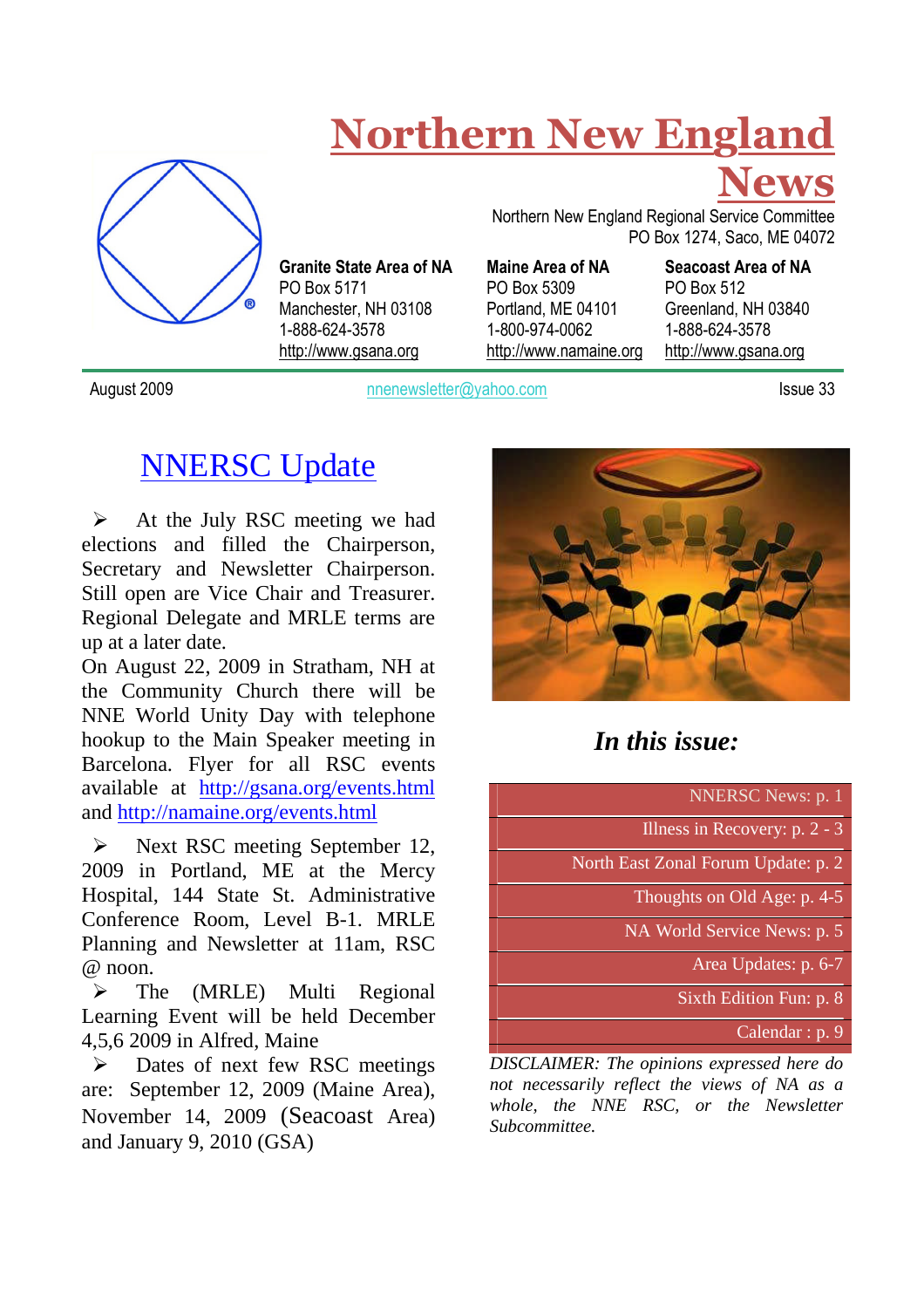### *To Our Readers;*

*This Issue was put together in an effort to continue giving us the opportunity to share stories, memories, feelings and all around recovery experiences. We invite you to participate; the newsletter will be produced bi- monthly as always. The next issue will be slated for October 1 2009. The topic for the October issue will be Sponsorship. Thanks for your continued support hope to hear from lots of you while we are producing the next issue. Newsletter Chair*



*Print a copy for the homegroup*

# North East Zonal Forum

*The Northeast Zonal Forum meets twice a year, once in the winter and once in the summer. It is composed of fourteen regions in the northeast United States. Its main focus is on discussion, both of topics important to our member regions, and of issues facing NA worldwide.*

 $\triangleright$  The NEZF met on June 26-28 in Queens, NY, which included the first

Zone Wide Workshop. There were 11 regions represented.

 $\triangleright$  Large and small group discussion on the topics of *Atmosphere of Recovery and Our Freedom, Our Responsibility*

 $\triangleright$  The evening speaker meeting had 6 speakers from around the zone.

 $\triangleright$  Approximately 80-90 members participated on Saturday

 $\triangleright$  A new Chair and Vice chair were elected. (Secretary up next year)

 $\triangleright$  There are three Old Business proposals still on the table. The deal with NEZF *money management*, NEZF *web servant*, and NEZF *website funding*.

Subset NEZFs:

**GNY** January 22, 23, 24, 2010 Rooms - 119.00 per/night

Topic for next time is the CAT/CAR

**Mid Atlantic** June 25-27, 2010

Rooms – 95.00 per/night

Topic will be chosen at January's forum  $\triangleright$  The new NEZF website has been

unveiled; the address is www.nezf.org

# Illness In Recovery

Life on life's terms doesn't always go the way I want it to. This isn't a matter of making plans so goddess can laugh at them, either. Sometimes things happen in life that I just can't figure out why they're happening. I have great faith that everything does happen for a reason, and I know that eventually that reason will be revealed to me. The last time I had a catastrophic illness, 7 years ago, I know it was to help others who have the same disease. I'm still called upon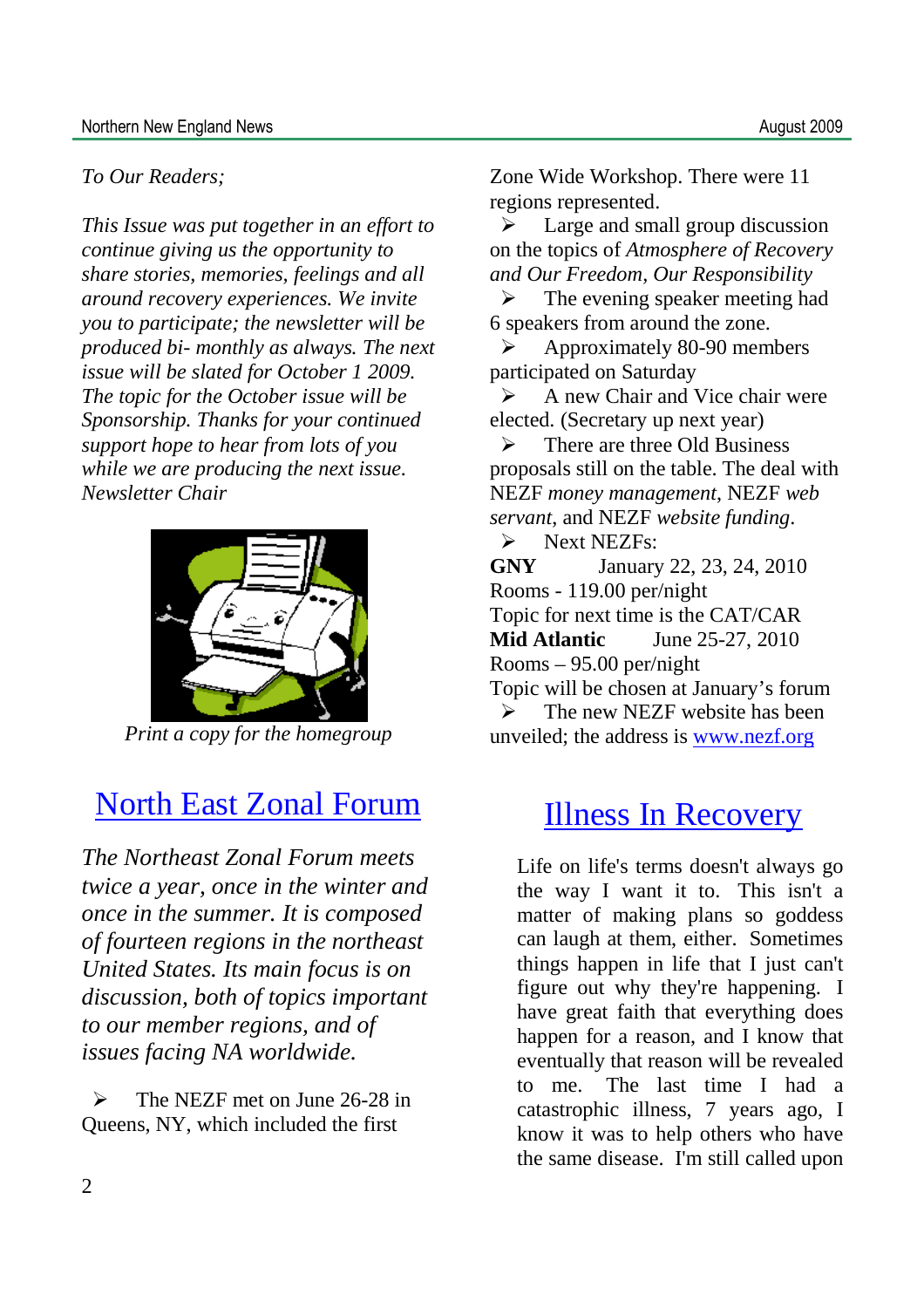by recovering addicts to help when they need to go into treatment for it. But this time the illness doesn't seem to be one that a lot of others in recovery are dealing with. A few girlfriends let me know they had gone through something like I was dealing with, but I still felt alone in this struggle. A failed long term relationship in the middle of treatment didn't help, either. Through all of this I've gotten the feeling many times that my whole life had become this disease. Everything I did or could do revolved around this illness and the treatment for it. It was almost like in early recovery when my whole day had to revolve around going to a meeting that night so I could stay clean. I was feeling obsessive and compulsive again. Writing down when I took every medication helped with not having to remember, but it also made me acutely aware of how much medication I was taking. My phone never stops ringing, because I had learned how to reach out and ask for help which can be humbling but brings us all closer together. One of my best girlfriends in recovery brought me to every nasty treatment I had to go to. I believe there are angels amongst us, and she is definitely one of them. A couple of sponsees and their families have been gifts from goddess through this by helping around my yard without even being asked to. A couple of family members who had been using drugs for several years have now stopped and stepped up to the plate for me and

become available. Dear friends even brought a meeting to my home when I was really in the worst of this treatment. I maintain my daily connection with my higher power even if it's to cry about the sadness I feel from this illness. I read my Just for Today book every day. And I write about what I'm going through every day.



Because of my sponsor's job she is not available like I need her to be. I don't know if that means I should be on a sponsor quest, but right now while my mind is not my own because of some extremely mind-altering medications isn't the time to be doing that. I spend a lot of time in bed and/or crying. There's a permeating sadness to my life. I've never been one to take anxiety medications but now I'm sedated several times every day. I have the best doctors I could find who understand what my recovery means to me. Nothing will make me forget I need to keep the focus on my recovery because I know anything I put in front of it will be lost. Several weeks ago an acquaintance in recovery was diagnosed with terminal cancer. He was not even given the possibility of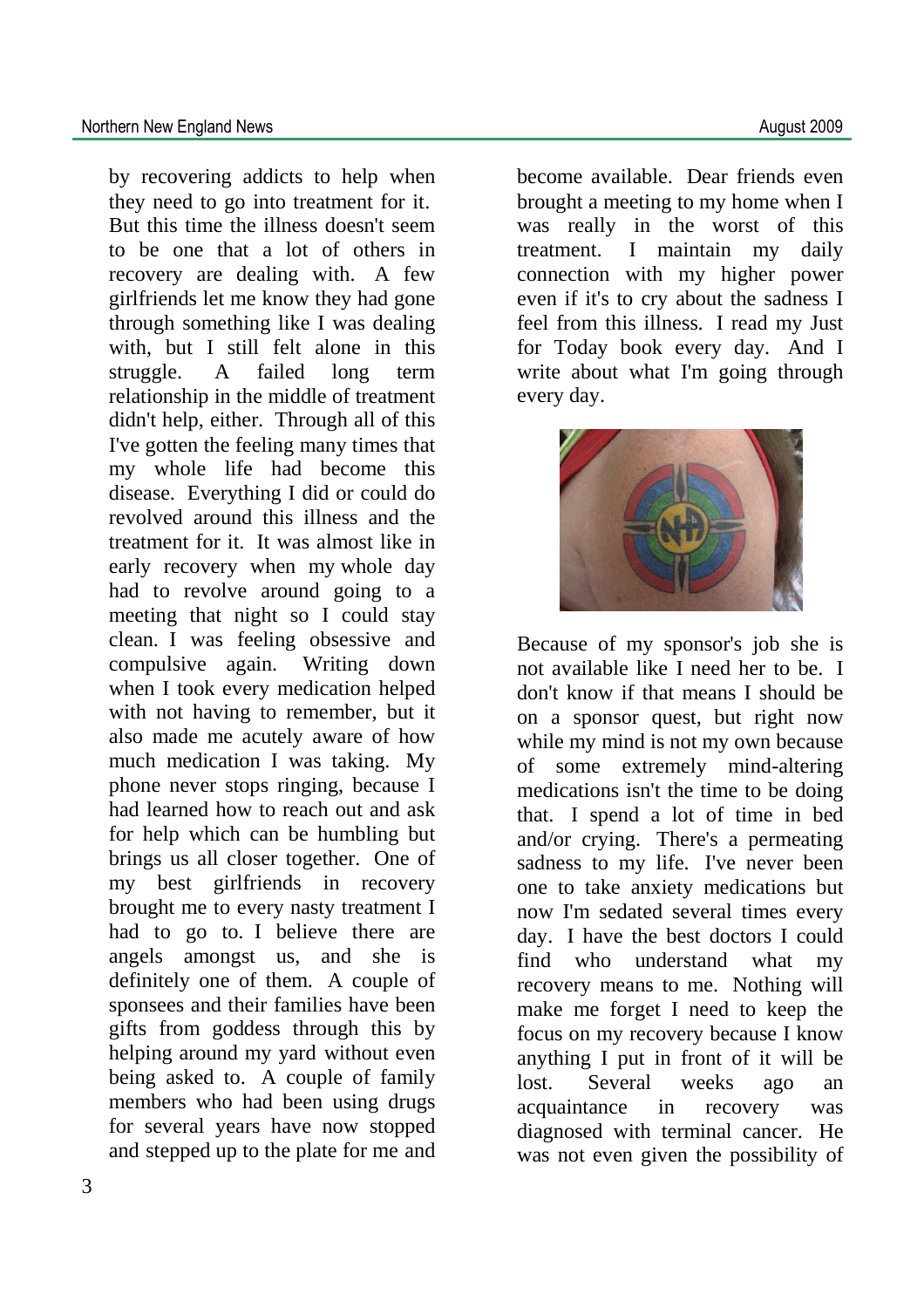treatment. He passed away last weekend. I guess that puts my fears in prospective. I will get better from this even if it takes a while. My body has some extensive scars now but I will probably live a long full life. I am so grateful treatment is available for my illness ... and my addiction. Lovingly submitted by anonymous from the NNE Region

# Thoughts on Old Age

The other day a young woman at a meeting asked me how I felt about being old. I was taken aback for I didn't think of myself as old. Upon seeing my reaction, she was immediately embarrassed, but I explained it was an interesting question and I would ponder it and let her know. Old Age, I've decided, is a gift from Goddess - my higher power. I am now, probably for the first time in my life, the person I have always wanted to be. Oh, not my body! I sometimes despair over my body: the wrinkles, the bags, and the sags. And I am often taken aback by the old women who lives in my mirror (who looks exactly like my father!), but I don't agonize over allowing those things to rent space in my head for long.

I would never trade my amazing recovery friends, my wonderful life, and my loving family for less gray hair or a flatter tummy. As I've aged I've become kinder to myself and less critical and judgmental of myself and others. I've become my own friend. I don't chide

myself for eating an extra slice of cake, or for not making my bed, or for buying the silly cement gecko I didn't need but looks so avante garde in my garden. I am entitled to a treat, to be absent-minded, to be messy, or to be extravagant - they are not character defects. I've seen too many dear friends leave this world too soon - before they understood the great freedom that comes with aging in recovery. Whose business is it if I choose to read or play on the computer until 4 AM once in a while or sleep until noon on a Sunday? I will dance with myself at the N.A. convention dance to those wonderful tunes of the 60&70's, and if I wish to weep over a lost love at the same time, I will.



I will walk the beach in a costume that is stretched over a bulging body and dive into the waves with abandon if I choose to, despite the pitying glances from the young iet-setters. They, too, will grow old. I know I am sometimes forgetful. But then again some of life is just as well forgotten. And I eventually remember the important things. Sure, over the years my heart has been broken. How can your heart not break when an old friend relapses and dies, or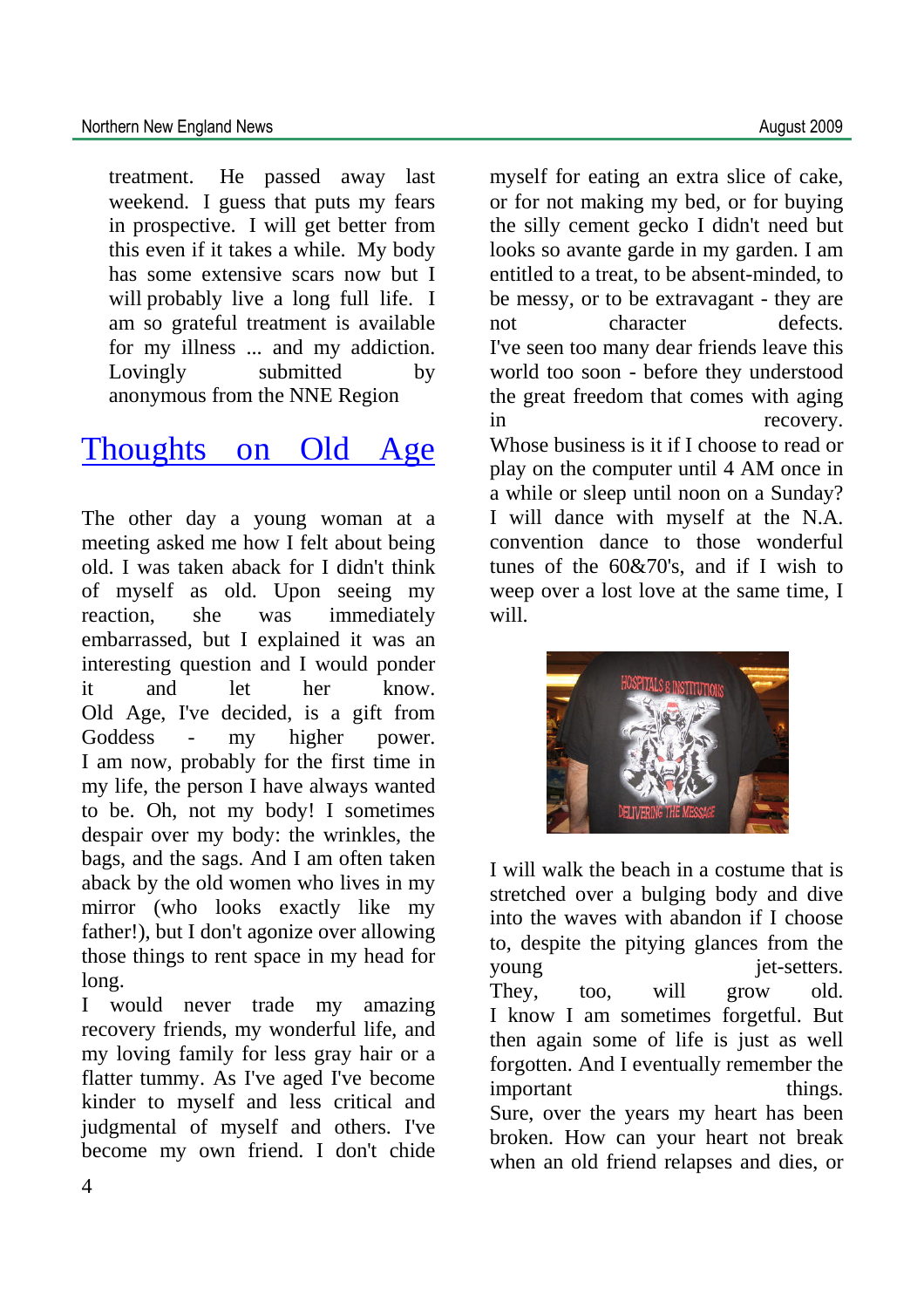### Northern New England News **August 2009**

when you watch your child suffer from this disease, or even when one loses a beloved pet? But broken hearts are what give us strength and understanding and compassion. A heart never broken is pristine and sterile and will never know the joy of being imperfect.



I am so blessed to have lived long enough to have my hair turning gray and to have my youthful laugh be forever etched into grooves on my face. So many have never laughed, so many have died before their hair could turn silver. As I get older, it is easier to be positive. I care less about what other people think. I don't question myself anymore. I've even earned the right to be wrong and I'm OK with you calling me on it. So, to answer your question, I like being older. It has set me free. I like the person I have become. I am not going to live forever, but while I am still here I will not waste time lamenting what could or should have been or worrying about what will be. The present is a present to me. And I shall eat dessert every single day. (If I feel like it!)**.** Anonymous

# NA World Services News Narcotics Anonymous

### **The Living Clean Project**

A project was approved at the World Service Conference in 2008 to develop a book named Living Clean – The Journey Continues. It is about how recovering addicts in NA face life on life's terms. It will touch on relationships, spirituality, living with success, dealing with challenges, health/illness, practicing these principles in our daily lives, etc.

### **Get Involved:**

For the most up to date info including the session profiles, review and input drafts of Chapters 1 and 2, topic outlines, etc: http://www.na.org/?ID=Living\_Clean\_Pr oject

Review input deadline for the first 2 chapters is September 15, 2009. The material in these chapters sets the stage

for the rest of the book. The remainder of the book will be sent out for review and input in two other staggered periods. The approval form of the book will be sent out for review and input in two other staggered periods. The approval form of the book will be released in April 2011 according to conference policy.

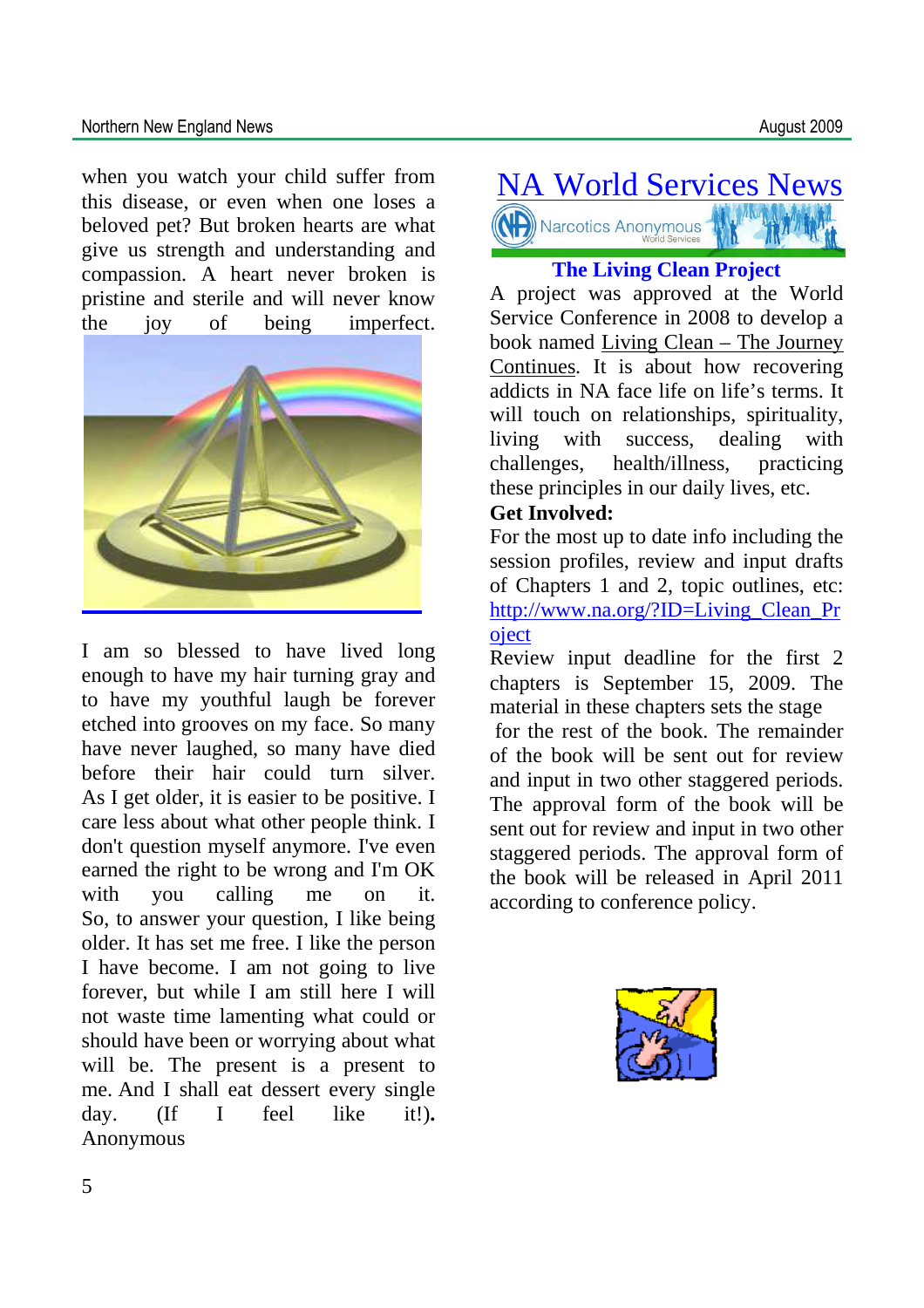## Area Updates **Seacoast Area**

We currently have 15 groups, all positions are filled except Activities and RCM-A. We held a workshop on "In Times of Illness" and the self support IP's on April 26 with 8 addicts in attendance and we came up with a few comments which have been passed on to the World Board. H&I have a few commitments and are always looking for NA Speakers to carry the message behind the walls. PI is adding to the list of Professionals and working on clean time requirements for PI service positions. We recently had our annual campout, and it was a lot of fun! In New business motions have gone to the groups to dissolve the H&I and PI Committees and reform under the umbrella of Public Relations. We also had nominations for all positions and elections are next month



### **Granite State Area**

We had elections recently and had great results.

ASC Chair - FILLED ASC Vice-Chair - FILLED ASC Treasurer **-** FILLED ASC Secretary – FILLED

BOD Voting Member - OPEN Activities Chair - FILLED Campout Chair - FILLED PI Chair - FILLED RCM - FILLED Alt RCM - OPEN Well another campout come and gone and it was fun, fun, fun! Total registrations for this year were 256 compared to last year, which were 242. Activities this year was a great success for all...the children enjoyed the relay games as well as the piñata. The treasure hunt was fun to watch. The tug of war was a great accomplishment for the Granite State Area, and the gong show was hilarious.

The next campout will be our  $20<sup>th</sup>$ Anniversary Campout and planning is already underway.

- H&I have open slots in many jail commitments as well as a couple of open slots in hospitals….
- The literature committee has created a priority list for their work…
- 1. Review Guidelines and refine
- 2. Determine time and place for next meeting or two
- 3. What exactly are we going to review
- 4. How exactly we are going to review
- 5. Budget
- 6. How to promote attraction to the committee itself
	- PI has several ongoing projects including the phone line and a few new things starting. We were just asked to setup an info table at Inspired Recovery. It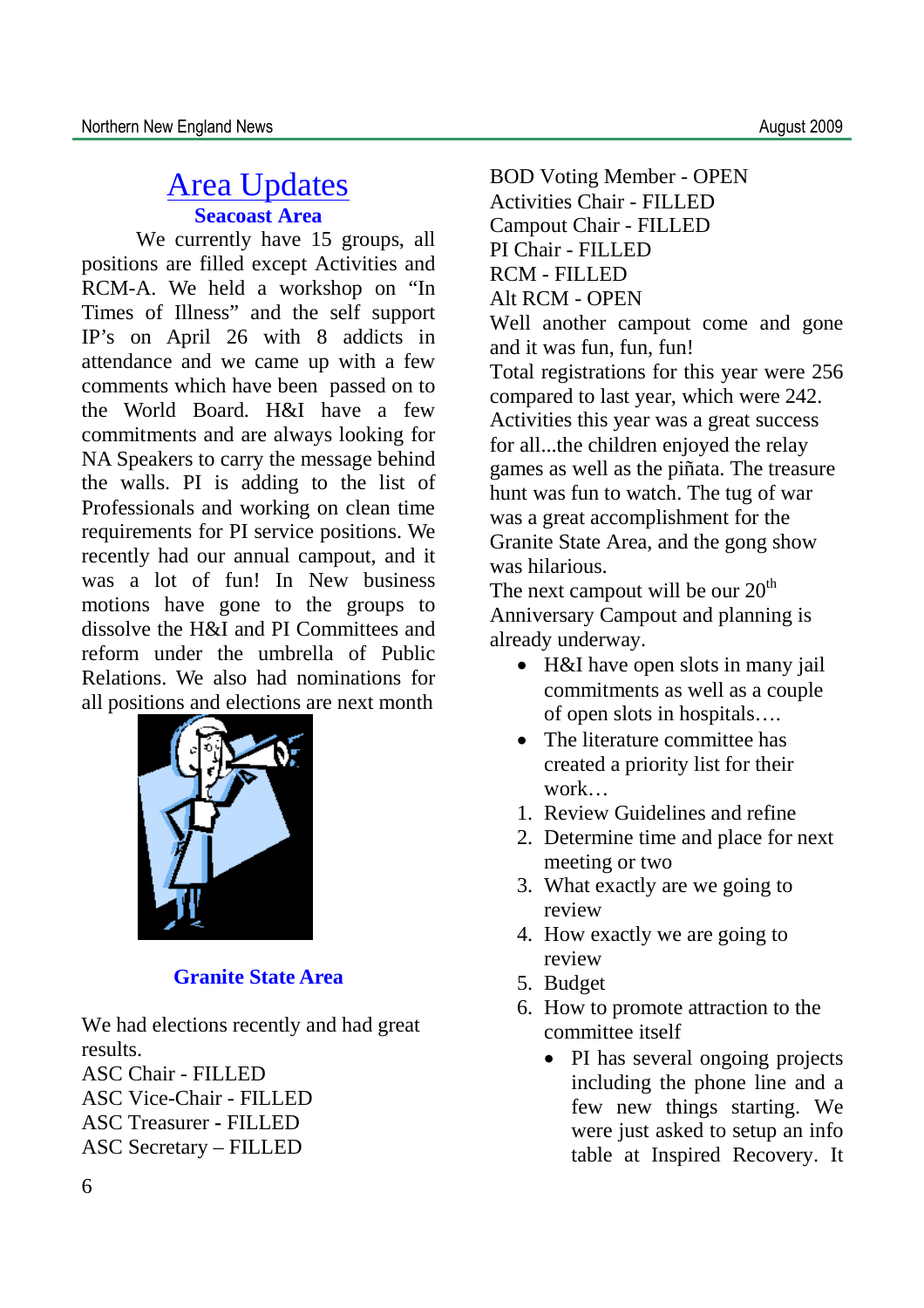will take place at 1000 Elm St. in the mall on Friday Sept. 18 from 4-9pm. It is part of the National Recovery Month and it features poetry and music inspired by recovery and is open to all recovering addicts and their loved ones.

We have also been notified that Naranon is starting up in the Nashua area and they plan to come to the Sept. PI meeting to meet with us and find out how we can work together within our traditions.

### *Carry The Message!*

"We can only keep what we have by giving it away" This is **your** space to share your experience, strength and hope. We are looking for NA based stories, poetry, art, articles on NA history (personal or archival snippets), and observations on the NA Service are all welcome. Send contributions to:

### nnewsletter@yahoo.com

Please try to limit your sharing to half a page, single spaced. Thanks in advance for your participation

### **Maine Area**

- We have 60 meetings per week in the Maine Area.
- Public Relations  $-$  is editing Public Service Announcements specific to the Maine area
- Website report Keeping up with meeting list updates as well as meeting and service information updates
- Hospitals & Institutions Issue with treatment center interfering with the running of the NA presentation in facility and wanting to manage the format. NA pulled out because of this. Many residents are on drug replacement therapy and the facility does not want NA's message of complete abstinence from all drugs to discourage their clients from taking their meds etc.
- Old Business there were two motions from the June minutes that were withdrawn today. They involved TAR packages. (Tar packages means Times Are Rough and are usually convention packages for the Miracle or other events specified by the Maine area given to selected addicts without funds to attend the event)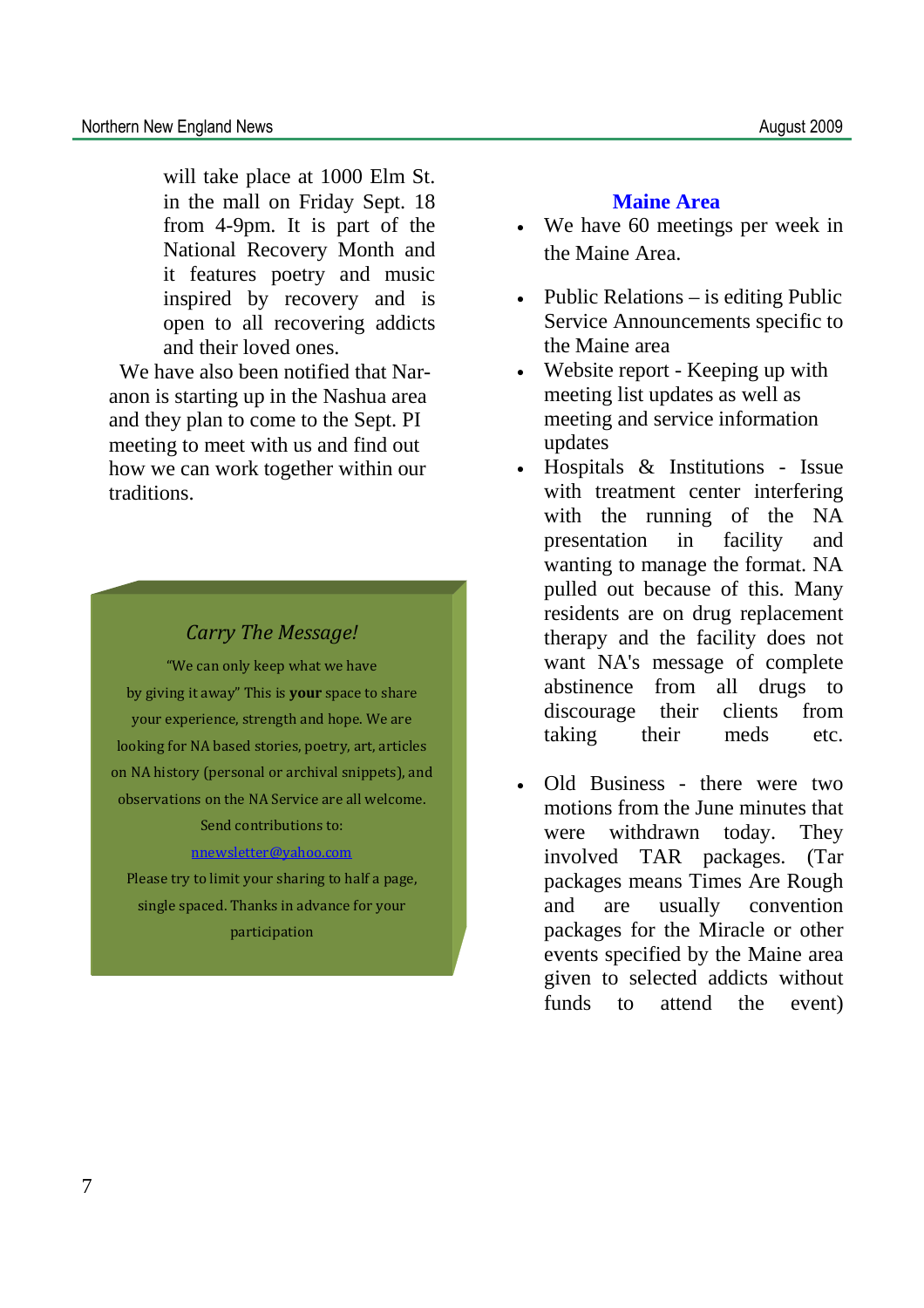

# **Sixth Edition Fun**

#### **ACROSS**

- **5** \_\_\_\_\_\_\_isthekeytoour symbol (Our Symbol)
- **11** Thisisasimple\_\_\_\_\_\_\_—notreligious—program, knownasNarcoticsAnonymous.(WeDo Recover)
- **13** Althoughwearenotresponsiblefor our disease, weare\_\_\_\_\_\_\_\_\_for our recovery;(WhyAreWe Here?)
- **14** Everything that occurs in the course of NA\_ must be mativated by the desire to more successfully carry the message of recovery to the addictwhostill suffers.(Introduction)
- **16** Manytimesinour recoverytheold\_\_\_\_\_\_\_will hauntus(RecoveryandRelapse)
- **17** Anyone may join us, regardless of age, race, sexual identity, \_\_\_\_\_, religion or lackof religion (What Is The NA Program)<br>18 Just for \_\_\_\_\_\_, you never has
- **18** Justfor \_\_\_\_\_,younever havetouseagain! (PrefaceToTheFirstEdition)
- **19** justfor today,you\_\_\_\_\_\_\_havetouseagain! (Preface To The First Edition)
- **20** \_\_\_\_\_\_ begins with surrender. (What Can IDo?)

#### **DOWN**

- **1** wecanonlykeepwhatwehaveby\_\_\_\_\_\_it away. (What Is The NA Program)
- **2** NarcoticsAnonymouswasformedin \_\_\_\_\_\_\_1953(PrefaceToTheFirstEdition)
- **3** Our reactiontodrugsiswhatmakesus\_\_\_\_\_not howmuchweuse.(WhoIsAnAddict)
- **4** Lackofdaily\_\_\_\_\_\_\_\_\_\_canshowupinmany ways. (Just For Today)
- **6** Threebasicspiritual \_\_\_\_\_\_\_\_\_arehonesty, openmindedness,andwillingness(JustFor Today)
- **7** Thisisaprogramoftotal \_\_\_\_\_\_\_\_\_\_.(MoreWill Be Revealed)
- **8** Worrying isalackof\_\_\_\_\_\_\_\_(JustFor Today)
- **9** Manybooks have been written about the ofaddiction(Our Program)
- **10** is a result of getting honest with ourselves. (StepSeven)
- **12** We keep what we have only with \_\_\_\_\_\_\_(Traditionsintro)
- **15** Beforecoming totheFellowshipofNA,wecould not cur ownlives. (WhyAreWeHere)